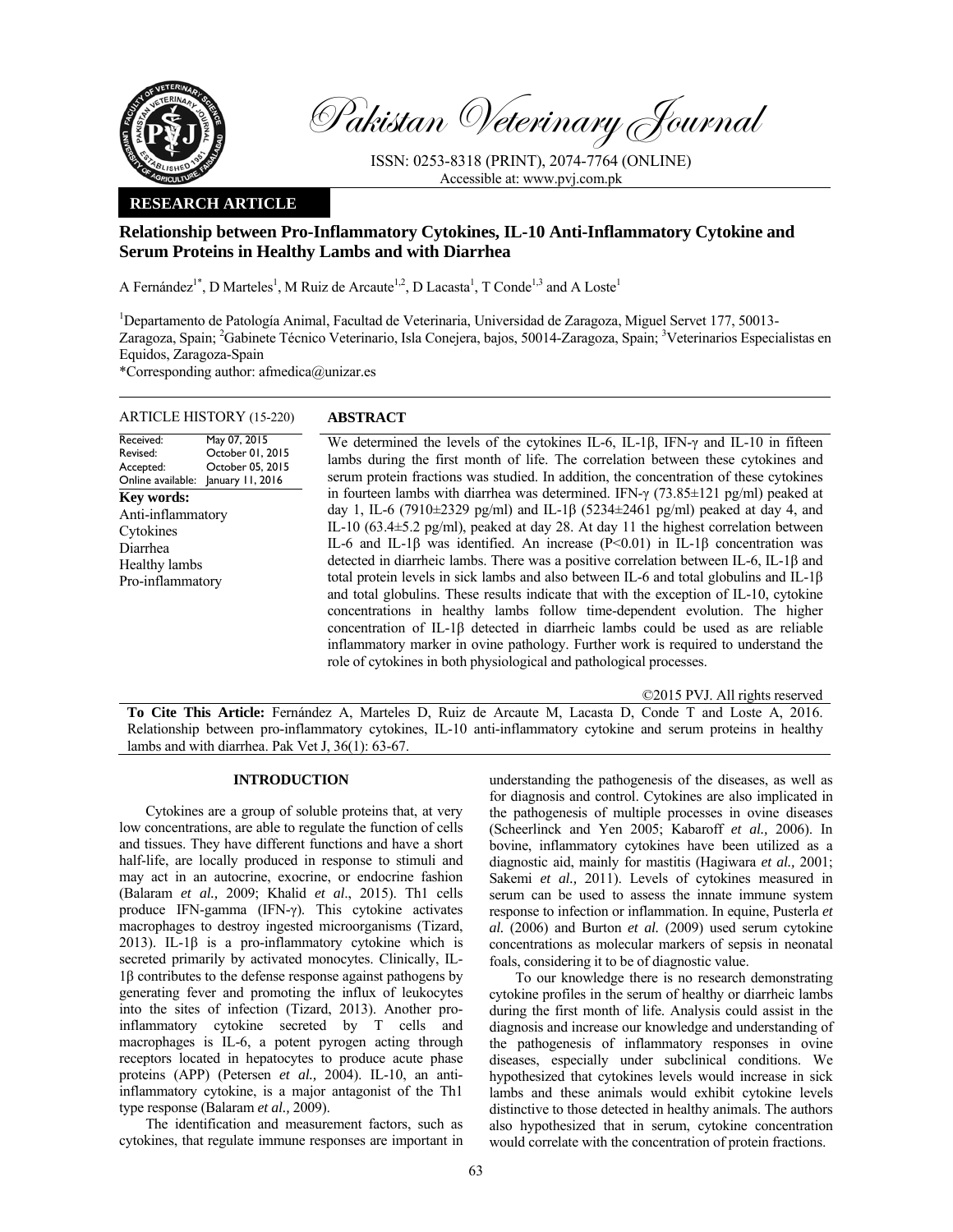### **MATERIALS AND METHODS**

**Animals:** The Bioethical Committee of Zaragoza University approved all procedures. Fifteen Rasa Aragonesa lambs were selected from a commercial sheep farm. All lambs, with the exception of one animal, were born to twin-bearing ewes. Delivery was natural with no medication or human intervention required. The lambs were immediately removed from the dams, their umbilical cord disinfected, and injected with a dose of vitamin.

To assess and monitor clinical status of the animals, nine male and six female lambs, were observed twice daily during the experimental period with a view to identifying any clinical signs of disease. The BW at birth were between 2 and 4.5 kg.

Blood samples (4 ml) were collected from the jugular vein into clot activator vacutainer tubes. Samples were obtained at birth, just before suckling colostrum and on days 1, 4, 11, 18 and 28. Fourteen Rasa Aragonesa sick lambs from two different farms with the same management as the healthy lambs were selected. Acute diarrheic lambs were selected based on clinical signs of dirty hocks and tails. The animals did not receive any antibiotic treatment before blood sampling. Blood sample (4 ml) was obtained from the jugular vein and sera separated in the laboratory. The mean age of these lambs was 11 (farm A,  $n=7$ ) and 18 days old (farm B,  $n=7$ ).

Bacteriological testing to diagnose the cause of the diarrhea was performed on rectal swabs taken from six lambs. The microorganisms isolated from the diarrheic lambs were *E. coli, Cl. perfringens, Campylobacter* spp, *Cryptosporidium parvum* and *Eimeria* spp.

**Analysis of cytokines in serum samples:** IL-1β and IL-6 were performed using a commercial ELISA kit (Nova Tein Bio Inc. Cambridge, USA), following the manufacture's recommendations. Ovine IFN-γ was detected with a bovine ELISA kit from Mab Tech (Cincinnati, USA), which has good cross-reactivity with sheep IFN-γ. Sheep IL-10 was determined by a competitive ELISA kit from Cusabio Biotech (Wuhan, China). The optical density within the plate wells was determined at 450 nm in a Labsystem Multiskan RC microplate reader (Vantaa, Finland). All samples were assayed in duplicate. Concentration of cytokines in sera was determined from plotting a standard curve as provided in the kit.

**Serum protein electrophoresis:** Serum protein fractions were segregated by electrophoresis with a Hydrogel 7 kit (Sebia Hispania, Barcelona, Spain) and were read with a Shimadzu CS-9000 photodensitometer (Kyoto, Japan). Albumin, alpha-, beta- and gamma-globulins were calculated. Serum total protein was analysed with an ACE® autoanalyser (nº AE5-23, Clinical Chemistry System, Alfa-Wassermann, USA) using the manufacturer's reagent and recommended procedures.

**Statistical analysis:** The data were analyzed using StatView 5.0.1 software. Differences between healthy and sick lambs for different cytokines and serum concentration, at six time points, were analyzed. Paired analysis was performed utilizing Wilcoxon signed rank test and unpaired with the Mann-Whitney U-test. The correlation between the cytokines and also the cytokines and serum protein fractions were determined with a Spearman rank correlation test. In order to assess the relationship between each cytokine level, the BW was differentiated into two categories: low weight (2-3 kg BW  $n=5$ ) and normal weight ( $>3$  kg BW,  $n=10$ ). In addition the sex of each lamb was recorded in order to identify any gender-related differences in their cytokine concentrations. The level of significance was set at  $P < 0.05$ .

### **RESULTS**

**Cytokine concentrations during the first month of life in healthy lambs:** The results are shown in Fig. 1. At birth none of the four cytokines were detected in the sera of the neonates but became detectable on the first day after receiving colostrum. The higher concentration was reached at day 1 for IFN- $\gamma$  (73.85 $\pm$ 121 pg/ml), but no statistically significant difference (P>0.05) was determined between the days. IL-6  $(7910\pm2329 \text{ pg/ml})$ and IL-1 $\beta$  (5234 $\pm$ 2461 pg/ml) peaked at day 4, subsequently concentrations gradually decreased until the last day of analysis. However, the serum concentration of IL-10 increased progressively over time and the concentration peaked at day 28 (63.4±5.2 pg/ml).

**Effect of gender and BW on cytokine concentrations:**  There was no statistically significant difference in the cytokine concentrations detected between the sexes throughout the study period (data not show). The cytokine level was higher in the heavier lambs than that determined the lighter weight animals at birth. However, in normal and low BW lambs at birth a statistically significant difference (P<0.05) for IL-1β, IL-6 and IFN-γ cytokine levels were detected (Fig. 2) at day 18.

**Clinical status and serum protein levels:** Table 1 shows the evolution of serum protein levels in lambs. The higher level of total proteins and γ-globulins were found at day 4, followed by a gradual decrease in concentration until the end of the study. No effect from gender or BW was noted  $(P>0.05)$ .

**Correlation between cytokines and serum protein fractions in healthy lambs:** A significantly positive correlation was detected between cytokines and serum protein fractions in healthy lambs, as shown inTable2. We determined positive and significant correlations between IL-6 and IL-1 $\beta$  (P<0.05) at days 4, 11 and 18, with the greatest correlation identified at day 11. Similarly, positive correlations (P<0.05) were observed between IL-1β and total proteins, alpha, γ-globulins and total globulins. Also, statistically significant differences (P<0.05) were found between IL-6 and total proteins,  $\gamma$ globulins and total globulins.

**Cytokine concentrations in sick lambs:** Figure 3 shows a comparison of cytokine concentrations in sick and healthy lambs. Only a statistically significant difference (P<0.05) was detected for IL-1β for the two days analyzed, with the levels in sick lambs higher than those in healthy animals.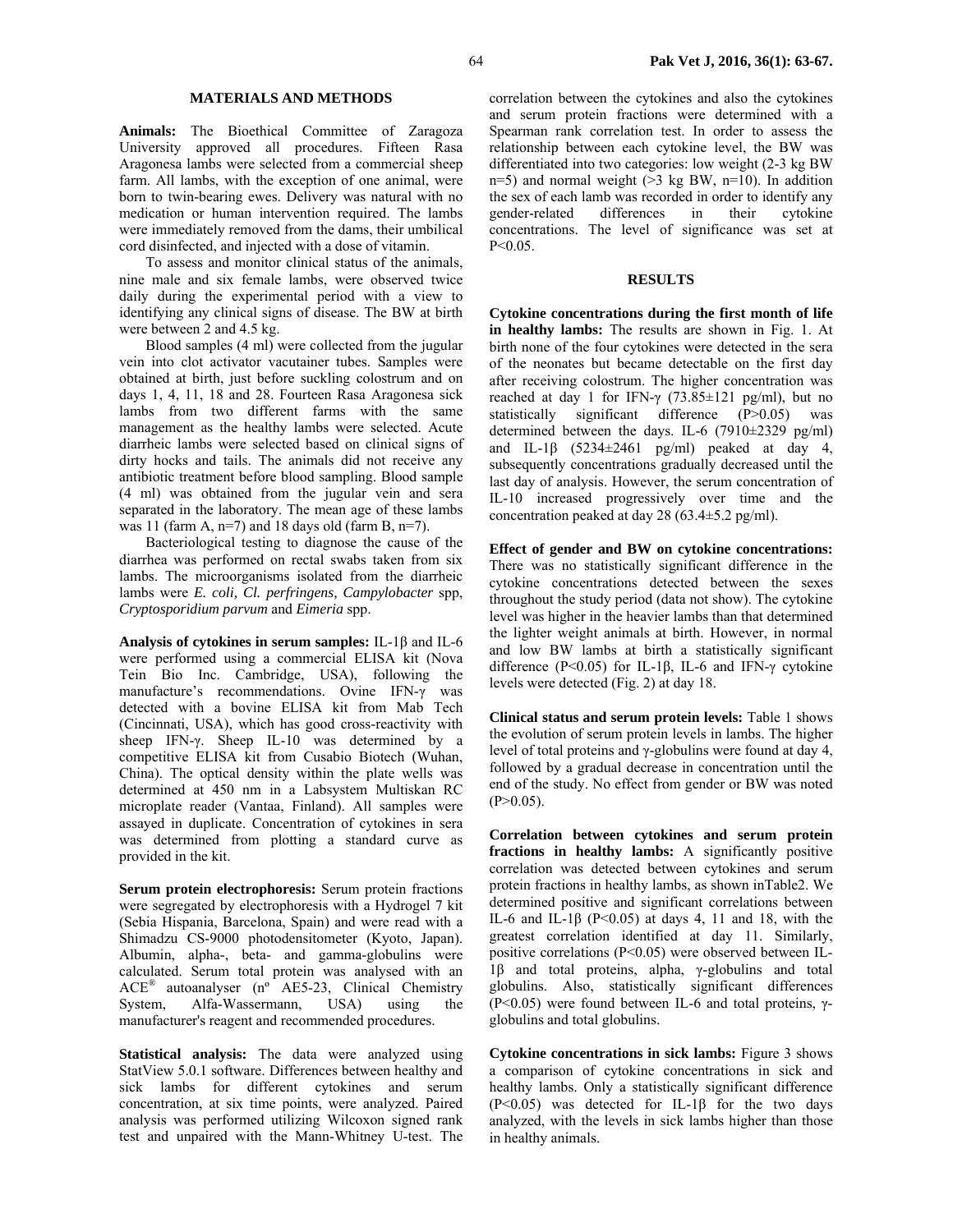

**Fig. 1:** Cytokine levels of IL-1β, IL-6, IFN-γ and IL-10 in newborn lambs during the first month of life. Cytokine concentrations are expressed as pg/ml. Note: for IL-6 only up to day 18 was analyzed. Results are shown as Box and Whisker diagram. Box represents the 25<sup>th</sup> and 75<sup>th</sup> percentile, horizontal line represents the median, whiskers represent the 10<sup>th</sup> and 90<sup>th</sup> percentiles and plot points represent the range. Statistically significant differences between days were analyzed by the Mann-Whitney U test  $(n=15)$ .



Fig. 2: Statistically significant differences in cytokine concentrations at 18 days old between normal  $(>3 \text{ kg})$  and low  $(2-3 \text{ kg})$  BW, healthy lambs. Each bar represents the mean of the normal (n=10) and low BW lambs (n=5). Values are mean and SD in logarithmic scale.



**Fig. 3:** Statistically significant differences in cytokine concentrations between healthy (n=15) and sick lambs in at day 11 (n=7) and 18 (n=7). For IL-10, serum from 11 day old lambs was analyzed. Values are mean and SD in logarithmic scale.

**Correlation between cytokines and serum protein fractions in sick lambs:** Table 3 shows results obtained from Spearman rank correlation analysis of data from sick lambs. Positive correlations (P<0.01) between IL-6 and IL-1β and for IL-6 and total proteins, γ-globulins and total globulins  $(P<0.05)$  were detected. Moreover, there were positive correlations (P<0.05) between IL-1β and total globulins and total proteins.

#### **DISCUSSION**

The aim of this study was to determine the evolution of the serum levels of pro-inflammatory cytokines (IL-1β and IL-6), Th1 cytokine (IFN-γ) and anti-inflammatory Th2 cytokine (IL-10) in lambs during the first month of life and whether they could be utilized as biomarkers for disease such as diarrhea. Cytokines have not been as intensely evaluated in sheep as they have in other species. IL-6 and IL-10 levels have been analyzed in healthy and sick foals (Pusterla *et al.,* 2006; Burton *et al.,* 2009) in order to improve the diagnosis and evaluation of many diseases. In the same way, IL-1β, IL-6 and IFN-γ were studied in calves (Hagiwara *et al.,* 2001; Yamanaka *et al.,* 2003) and seven cytokines were analyzed in suckling piglets (Nguyen *et al.,* 2007). Thus far the authors have not found any reference regarding the measurement of serum cytokines in neonatal lambs by ELISA and this is the first paper to reveal these values. This study provides novel data on the proteins that could be used for evaluating the pathogenesis of inflammatory diseases in the ovine species.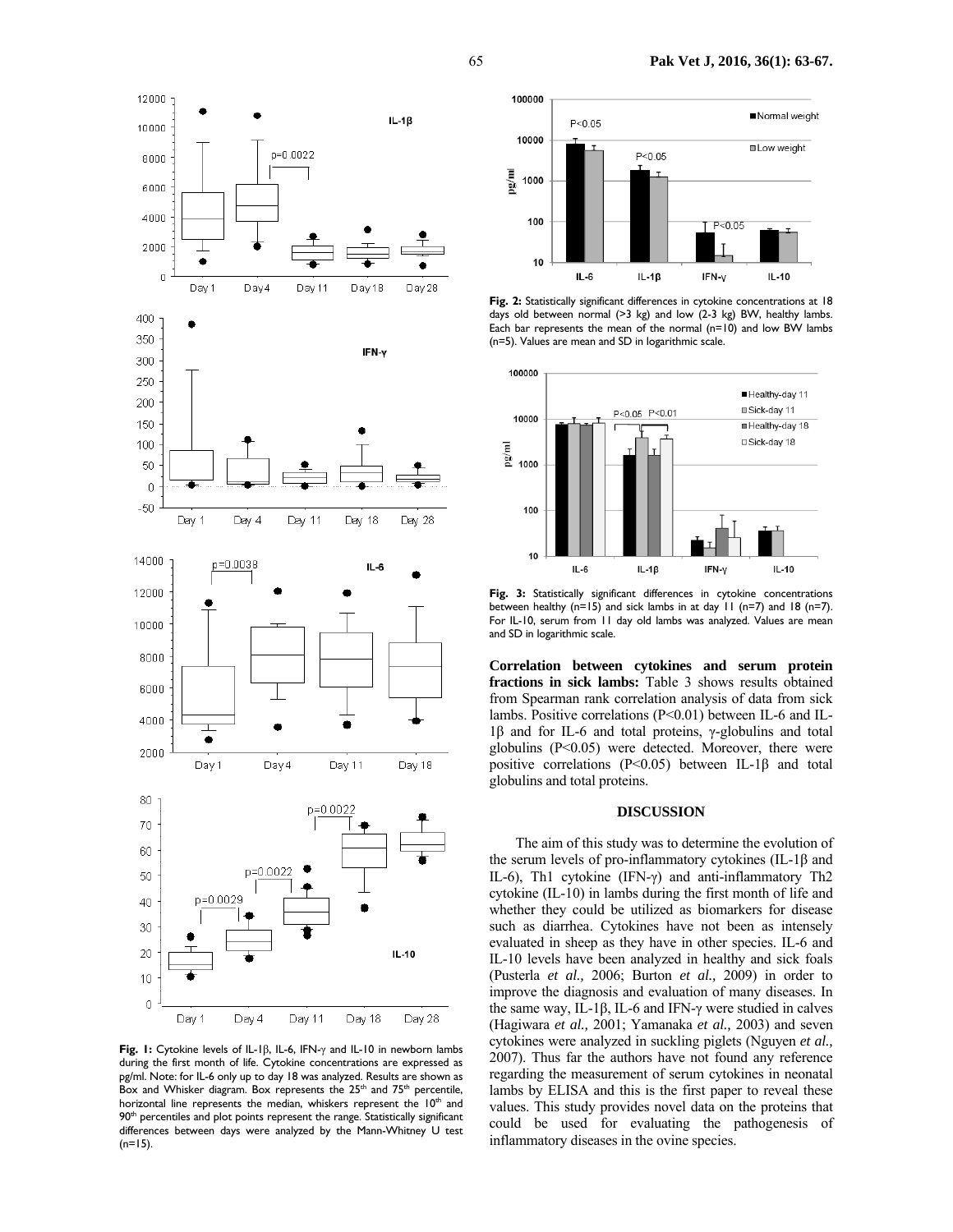**Table 1:** Serum protein electrophoresis (g/dl) in healthy lambs during the first month of life (n=15) and in sick lambs at 11 to 18 days of life (n=14). Data are mean ±SD.

|                    | Day 0           | Day 4           | Day 11          | Day 18          | Day 28          | <b>Sick</b>     |
|--------------------|-----------------|-----------------|-----------------|-----------------|-----------------|-----------------|
|                    |                 |                 | <b>Healthy</b>  |                 |                 |                 |
| Total protein      | $4.53 \pm 0.82$ | $6.83 + 0.98$   | $5.64 \pm 0.68$ | $5.52 \pm 0.51$ | $5.43 \pm 0.69$ | $6.03 \pm 1.7$  |
| <b>Albumin</b>     | $2.86 \pm 0.48$ | $2.88 \pm 0.27$ | $2.82 \pm 0.31$ | $3.08 + 0.27$   | $3.24 \pm 0.45$ | $3.43 \pm 0.76$ |
| $\alpha$ -globulin | $0.59 \pm 0.33$ | $0.64 \pm 0.27$ | $0.51 \pm 0.19$ | $0.86 + 0.26$   | $0.41 \pm 0.16$ | $0.41 \pm 0.24$ |
| $\beta$ -globulin  | $0.80 + 0.47$   | $0.71 \pm 0.16$ | $1.12 \pm 1.0$  | $0.86 + 0.26$   | $0.96 \pm 0.36$ | $1.15 \pm 0.46$ |
| $\gamma$ -globulin | $0.28 + 0.4$    | $2.63 \pm 1.1$  | $1.23 \pm 0.61$ | $1.16 \pm 0.52$ | $0.85 \pm 0.35$ | $1.07 \pm 1.1$  |
| Total globulin     | $1.67 \pm 0.49$ | $3.99 \pm 0.99$ | $2.86 \pm 0.71$ | $2.44 \pm 0.37$ | $2.22 \pm 0.49$ | $2.59 \pm 1.17$ |
| A/G ratio          | $1.81 \pm 0.43$ | $0.77 \pm 0.21$ | $1.04 \pm 0.27$ | $1.29 \pm 0.21$ | $1.52 \pm 0.34$ | A4±0.39         |

A/G ratio=albumin/globulin ratio. Data from day 0 were before colostrum intake

**Table 2:** Positive and significant correlations using Spearman rank correlation coefficient found between IL-6, IL-1β cytokines and proteins fractions in healthy lambs

| Correlation                    |       | All days |       | Day 4   |       | Day 11  |       | Day 18  |
|--------------------------------|-------|----------|-------|---------|-------|---------|-------|---------|
|                                | Rho   | P value  | Rho   | P value | Rho   | P value | Rho   | P value |
| $IL-6/IL-I\beta$               | 0.263 | 0.046    | 0.632 | 0.028   | 0.943 | 0.001   | 0.908 | 0.001   |
| IL-6/total proteins            | 0.429 | 0.004    |       |         | 0.682 | 0.041   |       |         |
| IL-6/ $\gamma$ -globulins      | 0.418 | 0.005    |       |         |       |         |       |         |
| IL-6/total globulins           | 0.497 | 0.001    |       |         |       |         | 0.551 | 0.047   |
| IL- $\beta$ /total proteins    | 0.273 | 0.043    |       |         |       |         |       |         |
| IL-1 $\beta/\alpha$ -globulins | 0.39  | 0.004    |       |         |       |         |       |         |
| IL-1 $\beta/\gamma$ -globulins | 0.272 | 0.046    |       |         |       |         |       |         |
| $IL-I\beta$ /total globulins   | 0.360 | 0.008    |       |         | 0.673 | 0.044   |       |         |

**Table 3:** Positive and significant correlations using Spearman rank correlation coefficient found between IL-6 and IL-1β cytokines and protein fractions in sick lambs

| Correlation                   | Rho   | P value |
|-------------------------------|-------|---------|
| $IL-6/IL-I\beta$              | 0.776 | 0.010   |
| IL-6/total proteins           | 0.772 | 0.008   |
| IL-6/ $\gamma$ -globulins     | 0.645 | 0.041   |
| IL-6/total globulins          | 0.727 | 0.022   |
| IL-1 $\beta$ /total proteins  | 0.601 | 0.047   |
| IL-1 $\beta$ /total globulins | 0.636 | 0.044   |

The four cytokines analyzed were detected at day 1 after birth and the peak levels were reached at day 4. Our results demonstrated that prior to the ingestion of colostrum, serum cytokine levels were undetectable. Therefore, the source of the cytokines in neonates is derived from colostrum. This mammary secretion is very rich in cytokines in sheep, as comparative studies have demonstrated with bovine colostrum (Hagiwara *et al.,*  2001; Yamanaka *et al.,* 2003), mare colostrum (Burton *et al.,* 2009; Secor *et al.,* 2012), sow colostrum (Nguyen *et al.,*  2007) and human colostrum and milk (Agarwal *et al.,*  2011). The evolution of the levels observed in this study is consistent with ingestion of the cytokines from colostrum. No detectable endogenous production of cytokines was recorded until 33 days old in gnotobiotic piglets by Nguyen *et al.* (2007). In a study by Yamanaka *et al.* (2003), serum cytokines in calves were not produced by lymphocytes in newborns. A similar picture of cytokine evolution to that observed in this work was detected in calves, but Yamanaka *et al.* (2003), found that at day 28 levels of IL-1β, IL-6 and IFN-γ were undetectable in the calf serum. The evolution of IL-10 was surprising as a continuous increase in concentration over time was observed. The reason why IL-10 was seen to increase in our lambs is inconclusive. A possibility is that lambs were continuously obtaining IL-10 from their dam's milk and this resulted in the increase in serum cytokine concentration. No decline IL-10 level over time has been described in human breast milk (Agarwal *et al.,* 2011), but the IL-10 concentration in sheep milk was unknown.

Gender had no effect on cytokine concentrations. We did not find consistent data from the veterinary literature to

compare to our results. In human medicine there is lack of consistency between studies that investigated cytokine expression with respect to fetal gender. Consequently, Weissenbacher *et al.* (2012) concluded that no significant differences between 15 cytokine levels and fetal gender in amniotic fluid could be found. In addition, BW had no effect on cytokine concentration, except at day 18. We have found no references with which to compare our data, therefore our results are difficult to explain. A possibility could be the differences in cytokine concentrations in the sheep colostrum compared with mature milk, as this difference has been described for human breast milk (Agarwal *et al.,* 2011). Further research is required to address this hypothesis, including the study of premature and normal weight lambs and the analysis of cytokine levels throughout gestation, birth and the lactation period.

Concentrations of the serum proteins were within normal range and were similar to previous observations made in lambs of the same breed and livestock management and are consistent with colostrum intake as reported for lambs (Loste *et al.,* 2008). In this work, we found a positive and significant correlation between the cytokines IL-1β and IL-6 and serum protein fractions in healthy lambs. IL-1β and IL-6 are two pro-inflammatory cytokines that have been detected in many diseases in both human and veterinary medicine (Burton *et al.,* 2009; Hagiwara *et al.,* 2001; Lodha *et al.,* 2010). Cytokines are small, secreted proteins which mediate and regulate immunity, inflammation and hematopoiesis (Balaram *et al.,*  2009), explaining the results found between these two cytokines and the protein profile in lamb's serum. Levels of total proteins and γ-globulins are correlated with colostrum intake and IgG concentration, as demonstrated with small ruminants (Fernández *et al.,* 2006; Loste *et al.,* 2008). On the other hand, APP, induced by cytokines, act as messengers between the local site of injury and the hepatocytes (Petersen *et al.,* 2004), being serum amyloid A (SAA) and C-reactive protein, induced primarily by IL-1 type cytokine; fibrinogen and haptoglobin by IL-6. In this work, α-globulin concentrations were related to IL-1β levels and SSA and haptoglobin are in the  $\alpha$ -globulin region